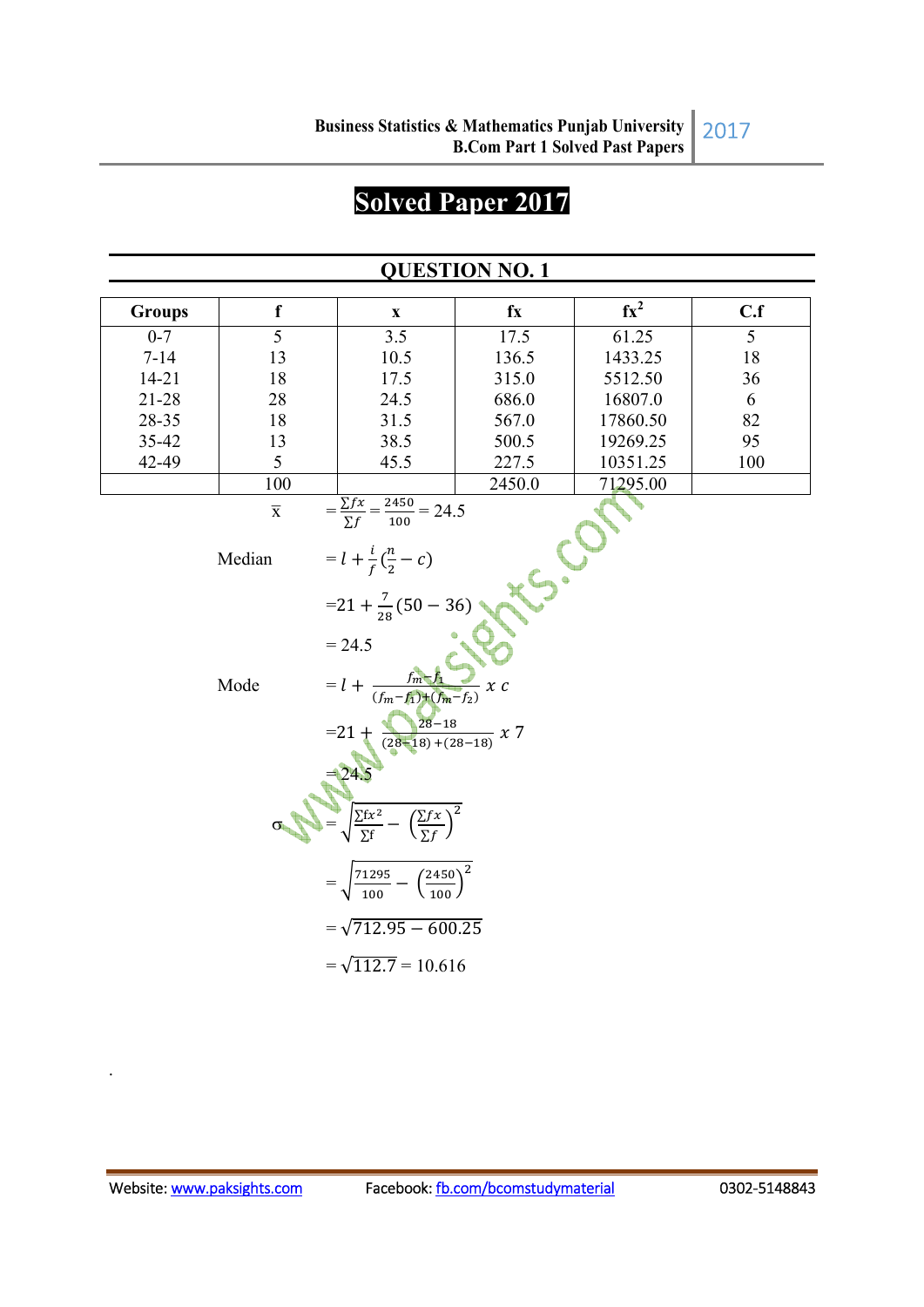|                         |                                                                                                                                                                                                              | <b>QUESTION NO. 2</b> |       |      |
|-------------------------|--------------------------------------------------------------------------------------------------------------------------------------------------------------------------------------------------------------|-----------------------|-------|------|
| $\mathbf X$             | $\mathbf y$                                                                                                                                                                                                  | $x^2$                 | $y^2$ | xy   |
| 18                      | 17                                                                                                                                                                                                           | 306                   | 324   | 289  |
| 19                      | 17                                                                                                                                                                                                           | 323                   | 361   | 259  |
| $20\,$                  | 18                                                                                                                                                                                                           | 360                   | 400   | 324  |
| $21\,$                  | 18                                                                                                                                                                                                           | 378                   | 441   | 324  |
| $22\,$                  | 18                                                                                                                                                                                                           | 396                   | 484   | 324  |
| 23                      | 19                                                                                                                                                                                                           | 437                   | 529   | 361  |
| 24                      | 19                                                                                                                                                                                                           | 456                   | 576   | 361  |
| 25                      | 20                                                                                                                                                                                                           | 500                   | 625   | 400  |
| 26                      | 21                                                                                                                                                                                                           | 546                   | 676   | 441  |
| $27\,$                  | 22                                                                                                                                                                                                           | 594                   | 729   | 484  |
| 225                     | 189                                                                                                                                                                                                          | 4296                  | 5145  | 3597 |
| $\mathbf r$             | $\frac{\frac{\sum xy - \frac{\sum xy}{n}}{\sum x^2 - \frac{(\sum x)^2}{n}\left(\sum y^2 - \frac{(\sum y)^2}{n}\right)}}{\sqrt{\sum x^2 - \frac{(\sum y)^2}{n}\left(\sum y^2 - \frac{(\sum y)^2}{n}\right)}}$ |                       |       |      |
| $\mathbf r$             | $\frac{4296 - \frac{225 \times 189}{10}}{\sqrt{\left\{5145 - \frac{(225)^2}{10}\right\} \left\{3597 - \frac{(189)}{10}\right\}}}$                                                                            |                       |       |      |
| $\mathbf r$             | 43.5<br>$\sqrt{(5145-5062.5)(3597-3572.1)}$                                                                                                                                                                  |                       |       |      |
| $\mathbf r$             | $=\frac{43.5}{\sqrt{82.5 \times 24.9}}$                                                                                                                                                                      |                       |       |      |
| $\mathbf r$             | $=\frac{43.5}{45.324}$<br>= 0.96                                                                                                                                                                             |                       |       |      |
| $\mathbf{r}$            |                                                                                                                                                                                                              |                       |       |      |
| $\overline{\textbf{X}}$ | $=\frac{\sum x}{n}=\frac{225}{10}=22.5$                                                                                                                                                                      |                       |       |      |
|                         | $\overline{y}$ = $\frac{\Sigma y}{n}$ = $\frac{189}{10}$ = 18.9                                                                                                                                              |                       |       |      |
|                         | $\sigma_x = \sqrt{\frac{\sum x^2}{n} - (\frac{\sum x}{n})^2}$                                                                                                                                                |                       |       |      |
|                         | $\sigma_{\rm x}$ = $\sqrt{\frac{5145}{10} - (\frac{225}{10})^2}$                                                                                                                                             |                       |       |      |
| $\sigma_x$              | $=\sqrt{514.5 - 506.25}$                                                                                                                                                                                     |                       |       |      |
| $\sigma_{\rm x}$        | $=\sqrt{8.25}$                                                                                                                                                                                               |                       |       |      |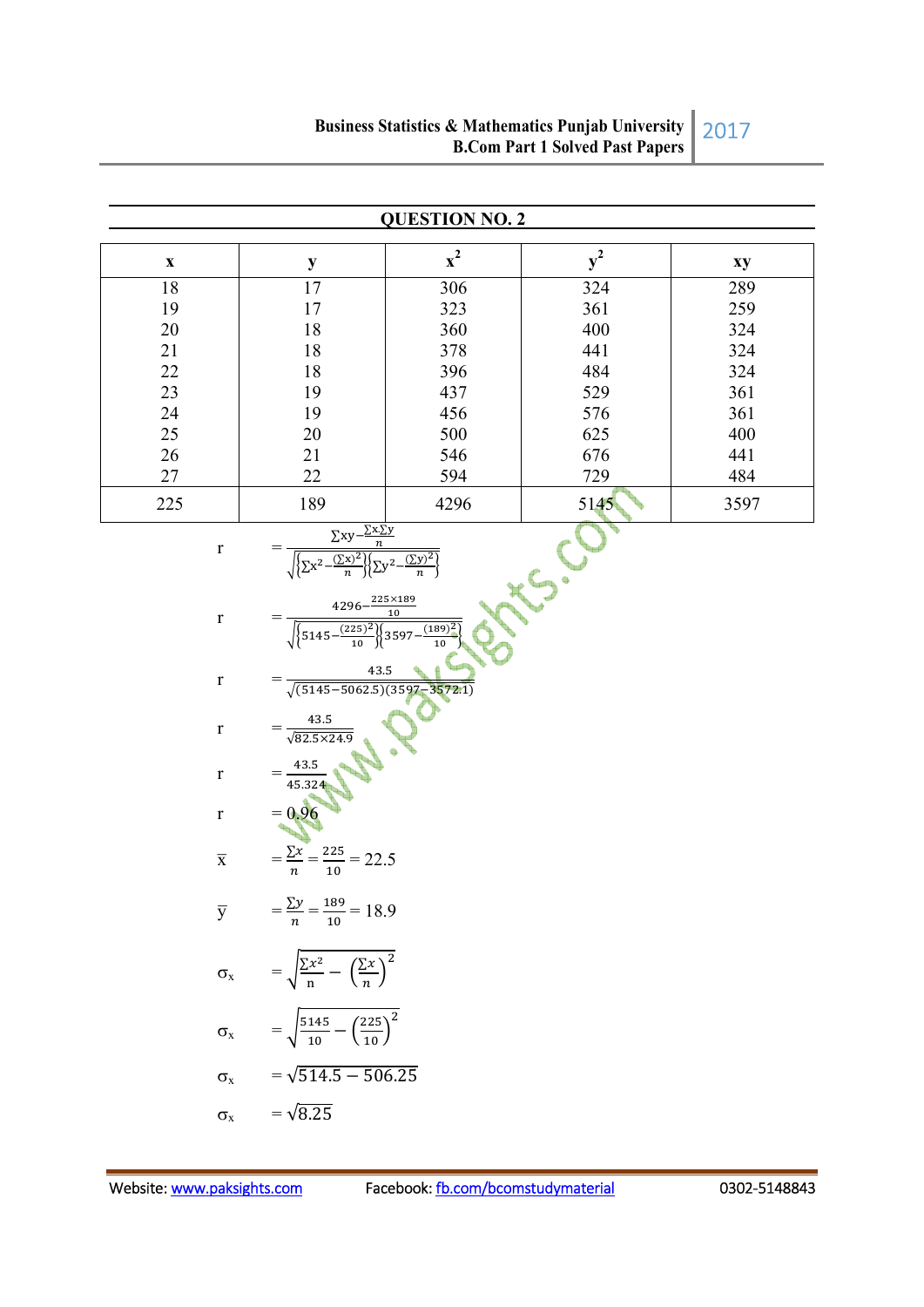$$
\sigma_x = 2.872
$$
  
\n
$$
\sigma_y = \sqrt{\frac{\Sigma y^2}{n} - \left(\frac{\Sigma y}{n}\right)^2}
$$
  
\n
$$
\sigma_y = \sqrt{\frac{3597}{10} - \left(\frac{189}{10}\right)^2}
$$
  
\n
$$
\sigma_y = \sqrt{359.7 - 357.21}
$$
  
\n
$$
\sigma_y = \sqrt{2.49}
$$
  
\n
$$
\sigma_y = 1.578
$$

Line if regression y on x:

$$
y - \overline{y} = r \frac{\sigma_x}{\sigma_y} (x - \overline{x})
$$
  
\n
$$
y - 18.9 = 0.96 \times \frac{1.578}{2.872} (x - 22.5)
$$
  
\n
$$
y = 18.9 - 11.858 + 0.527x
$$
  
\n
$$
y = 7.042 + 0.527x
$$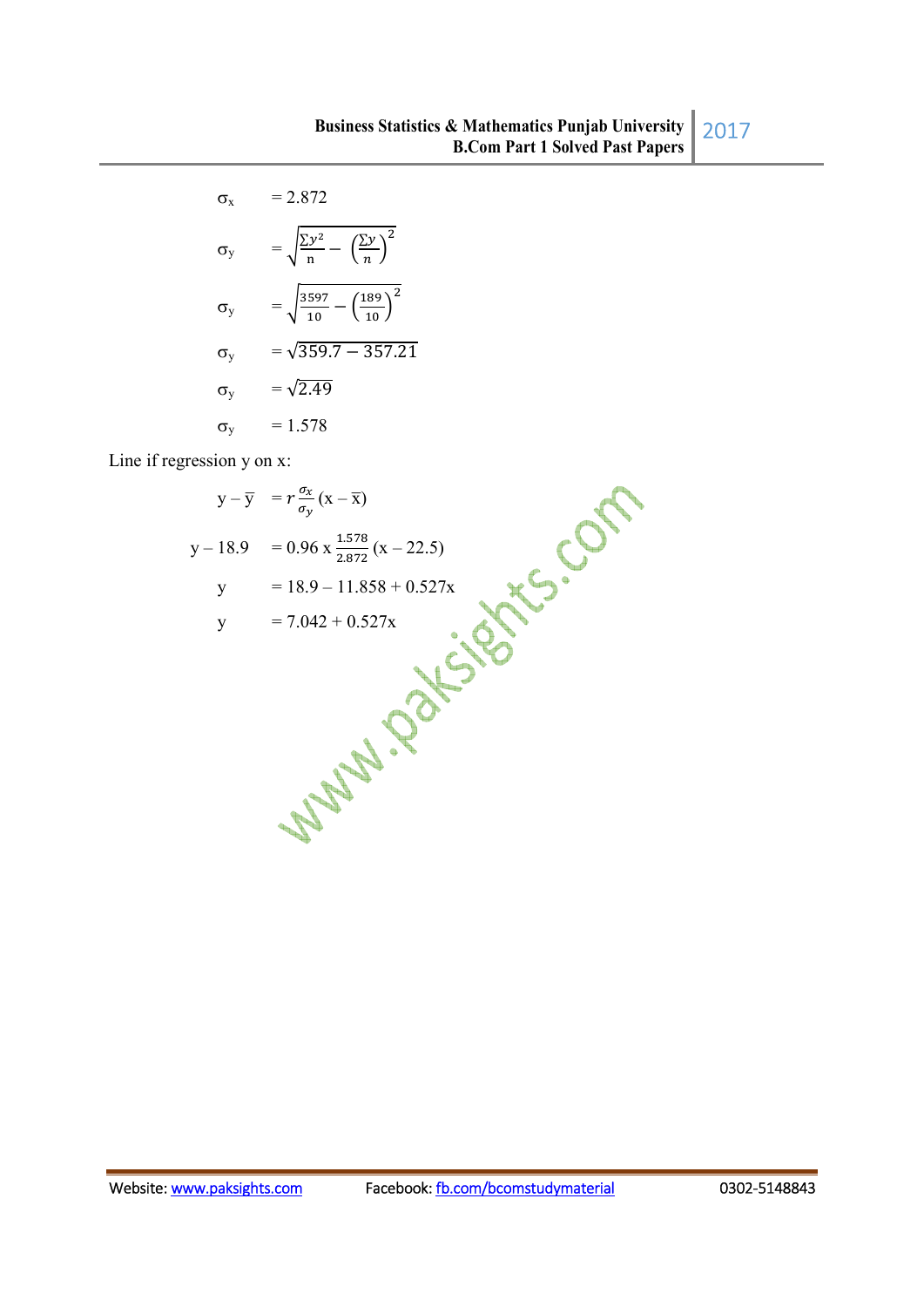|                                                                                                             |                      |               |                                                 |                                       | <b>QUESTION NO. 3</b> |                                |           |                                |
|-------------------------------------------------------------------------------------------------------------|----------------------|---------------|-------------------------------------------------|---------------------------------------|-----------------------|--------------------------------|-----------|--------------------------------|
| Commodity                                                                                                   | 2000                 |               |                                                 | 2001                                  | $p_nq_o$              | $\mathbf{p}_{o}\mathbf{q}_{o}$ | $p_n q_n$ | $\mathbf{p}_{o}\mathbf{q}_{n}$ |
| Wheat                                                                                                       | $\mathbf{p_o}$<br>12 | $q_{o}$<br>10 | $p_n$<br>15                                     | $q_{n}$<br>12                         | 150                   | 120                            | 180       | 144                            |
| Rice                                                                                                        | 15                   | 7             | 20                                              | 5                                     | 140                   | 105                            | 100       | 75                             |
| Jawar                                                                                                       | 24                   | 5             | 20                                              | 9                                     | 100                   | 120                            | 180       | 216                            |
| Maize                                                                                                       | 5                    | 16            | 5                                               | 14                                    | 80                    | 80                             | 70        | 70                             |
| Total                                                                                                       |                      |               |                                                 |                                       | 470                   | 425                            | 530       | 506                            |
| <b>Laspreyr's Index Number</b>                                                                              |                      |               | $=\frac{\sum p_n q_o}{\sum p_o q_o} \times 100$ |                                       |                       |                                |           |                                |
|                                                                                                             |                      |               |                                                 | $=\frac{470}{425}$ x 100              |                       |                                |           |                                |
|                                                                                                             |                      |               |                                                 | $= 110.59$                            |                       |                                |           |                                |
| O.<br>$=\frac{\sum p_n q_n}{\sum p_o q_n} \times 100$<br><b>Paasche's Index Number</b>                      |                      |               |                                                 |                                       |                       |                                |           |                                |
| $=\frac{530}{505} \times 100$                                                                               |                      |               |                                                 |                                       |                       |                                |           |                                |
| $= 104.95$                                                                                                  |                      |               |                                                 |                                       |                       |                                |           |                                |
| $=\sqrt{Laspeyre's \times Paasche's \times 100}$<br><b>Fisher's Index Number</b>                            |                      |               |                                                 |                                       |                       |                                |           |                                |
| $\sqrt{110.59 \times 104.95}$                                                                               |                      |               |                                                 |                                       |                       |                                |           |                                |
| $=107.73$                                                                                                   |                      |               |                                                 |                                       |                       |                                |           |                                |
| $\frac{\sum p_n q_o + \sum p_n q_n}{\sum p_o q_o + \sum p_o q_n} \ge 100$<br><b>Marshall's Index Number</b> |                      |               |                                                 |                                       |                       |                                |           |                                |
|                                                                                                             |                      |               |                                                 | $=\frac{470+530}{425+505} \times 100$ |                       |                                |           |                                |
|                                                                                                             |                      |               |                                                 | $=\frac{1000}{930}$ x 100             |                       |                                |           |                                |
| $= 107.53$                                                                                                  |                      |               |                                                 |                                       |                       |                                |           |                                |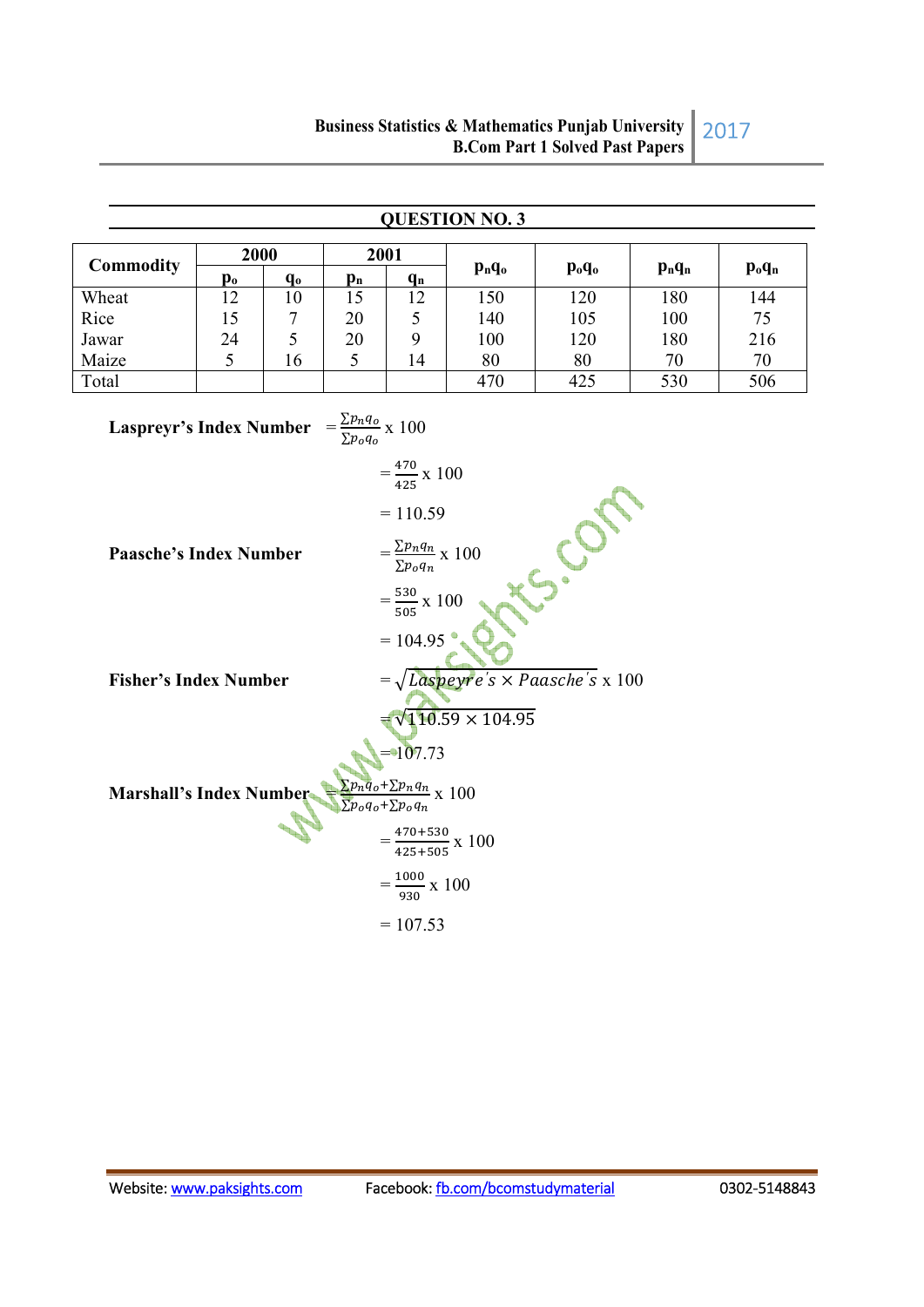### **QUESTION NO. 4**

| <b>Observed Frequency <math>(f_e)</math></b> |                   |            |              |              |  |
|----------------------------------------------|-------------------|------------|--------------|--------------|--|
| <b>Eye Color</b>                             | <b>Light Blue</b> | Dark Black | <b>Brown</b> | <b>Total</b> |  |
| Blue                                         | 26                |            |              | 60           |  |
| <b>Black</b>                                 | 22                | 42         |              | 88           |  |
| <b>Brown</b>                                 | 19                | 18         |              |              |  |
| Total                                        | 70                | 81         | 49           | 200          |  |

| Expected Frequency $(f_e)$ |                   |                   |              |              |  |
|----------------------------|-------------------|-------------------|--------------|--------------|--|
| <b>Eye Color</b>           | <b>Light Blue</b> | <b>Dark Black</b> | <b>Brown</b> | <b>Total</b> |  |
| Blue                       | 21                | 24.3              |              | 60           |  |
| <b>Black</b>               | 30.8              | 35.6              | 21.6         | 88           |  |
| <b>Brown</b>               | 18.2              | 21.1              |              | 52           |  |
| Total                      | 70                | δI                | 49           | 200          |  |

 $\mathbf x$ 

| $f_{0}$ | $\mathbf{I}_{\mathbf{e}}$ | $F_o$ $f_e$ | $(Fo - fe)2$ |
|---------|---------------------------|-------------|--------------|
|         |                           |             | е            |
| 26      | 21                        |             | 1.1905       |
| 21      | 24.3                      | $-3.3$      | 0.4481       |
| 13      | 14.7                      | $-1.7$      | 0.1966       |
| 25      | 30.8                      | $-5.8$      | 1.0922       |
| 42      | $35.6 \bullet$            | 6.4         | 1.1506       |
| 21      | 21.6                      | $-0.6$      | 0.0167       |
| 19      | 18.2                      | 0.8         | 0.0352       |
| 18      | 21.1                      | $-3.1$      | 0.4555       |
| 15      | 12.7                      | 2.3         | 0.4165       |
|         |                           |             | 5.0019       |

Chi-Square =  $\sum \frac{(Fo - fe)2}{fe}$  = 5.0019

Table value is much greater than the calculated value. We accept  $H_0$ . So that hair colour and the eye colour are independent.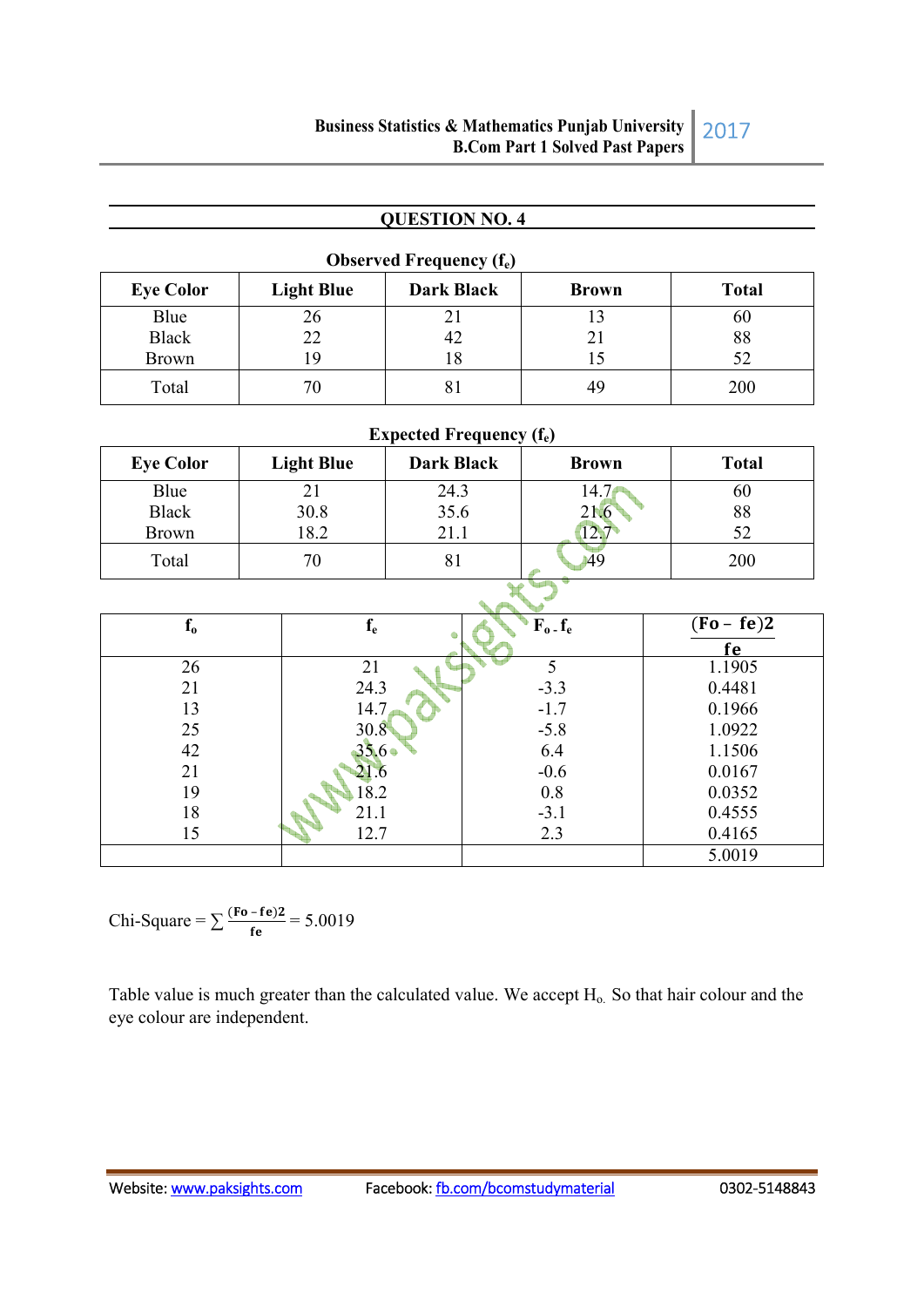|       |    | <b>QUESTION NO. 5</b>                                                                                                                                                                                            |
|-------|----|------------------------------------------------------------------------------------------------------------------------------------------------------------------------------------------------------------------|
|       |    | $A = \begin{bmatrix} 2 & -3 & 4 \\ 1 & 5 & -2 \\ 4 & 2 & 6 \end{bmatrix}$ and $B = \begin{bmatrix} 1 & -2 & 3 \\ 4 & -5 & -6 \\ 7 & 8 & 9 \end{bmatrix}$                                                         |
|       |    | (i) $A + B = \begin{bmatrix} 2 & -3 & 4 \\ 1 & 5 & -2 \\ 4 & 2 & 6 \end{bmatrix} + \begin{bmatrix} 1 & -2 & 3 \\ 4 & -5 & -6 \\ 7 & 8 & 9 \end{bmatrix}$                                                         |
|       |    | $=\begin{bmatrix} 3 & -5 & 7 \\ 5 & 0 & -8 \\ 11 & 10 & 15 \end{bmatrix}$                                                                                                                                        |
|       |    | (ii) $2A-3B = \begin{bmatrix} -4 & -6 & 8 \\ 2 & 10 & -4 \\ 8 & 4 & 12 \end{bmatrix} - \begin{bmatrix} 3 & -6 & 9 \\ 12 & -15 & -18 \\ 21 & 34 & 27 \end{bmatrix}$                                               |
|       |    | $=\begin{bmatrix} 1 & 0 & -1 \\ -10 & 25 & 14 \\ -13 & -20 & -15 \end{bmatrix}$                                                                                                                                  |
| (iii) | AB |                                                                                                                                                                                                                  |
|       |    | $=\begin{bmatrix} 2-12+28 & -4+15+32 & 6+18-36 \\ 1+20-14 & -2-25-16 & 3-30-18 \\ 4+8+42 & -8-10+48 & 12-12+54 \end{bmatrix}$<br>= $\begin{bmatrix} 18 & 43 & 60 \\ 7 & -43 & -45 \\ 54 & 30 & 54 \end{bmatrix}$ |
|       |    | <b>May.</b>                                                                                                                                                                                                      |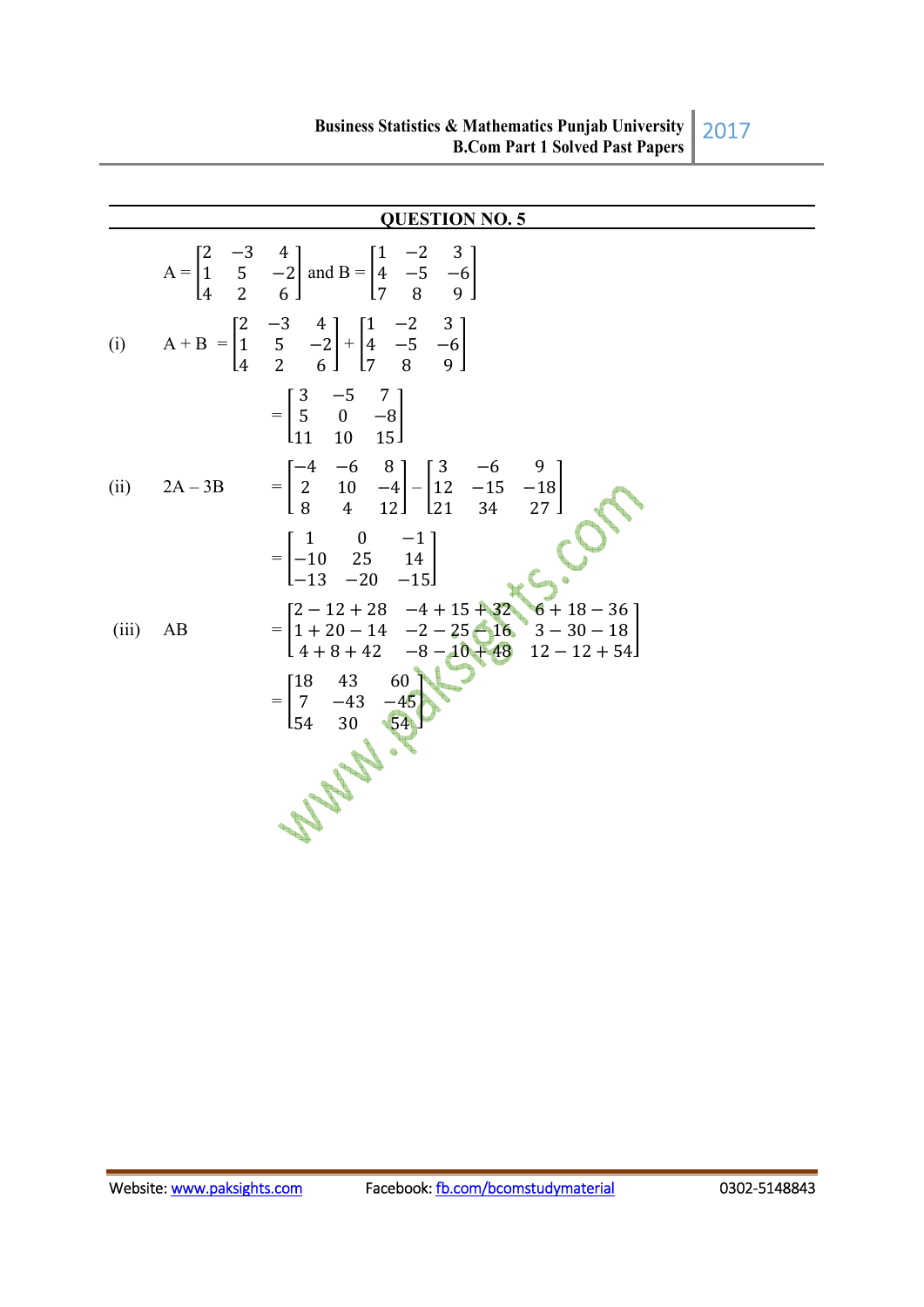#### **QUESTION NO. 6**

(a)  $2x^2 + 15x + 18 = 0$  $2x^2 + 12x + 3x + 18 = 0$  $2x(x+6) + 3(x+6) = 0$  $(x+6)(2x+3) = 0$  $(x+6) = 0$  or  $(2x+3) = 0$  $X = -6$  or  $x = \frac{-3}{2}$ 

- (b) Suppose small number = x then larger = 3x+1<br>  $(3x+1)-x = 33$  or  $3x+1-x=33$ <br>  $2x = 33-1 = 32$  or  $x = \frac{32}{2} = 16$ <br>  $3x + 1 = 3 \times 16 + 1 = 49$  $(3x+1)-x = 33$  or  $3x+1-x = 33$ 
	- $2x = 33-1 = 32$  or  $x = \frac{32}{2} = 16$
	- $3x + 1 = 3 \times 16 + 1 = 49$

So 1st number = 16 and the larger number = 49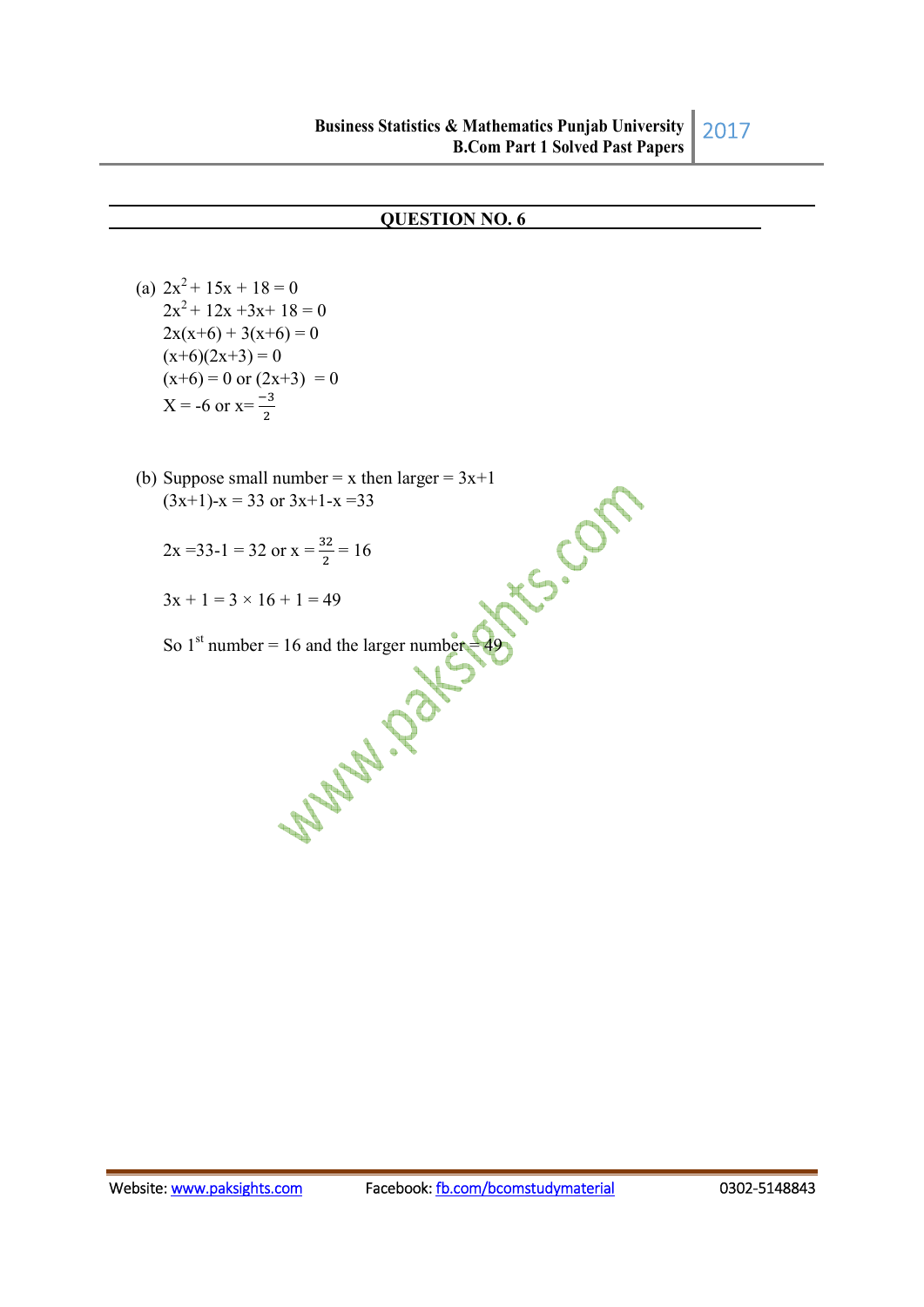## **QUESTION NO. 7**

$$
S_n = \frac{n}{2}(a+L)
$$
  
\n
$$
145 = \frac{10}{2}(a+28) = 5a+140
$$
  
\n
$$
5a = 145-140 = 5
$$
  
\n
$$
A = \frac{5}{5} = 1
$$
  
\n
$$
L = a + (n-1)d
$$
  
\n
$$
28 = 1 + (10-1)d
$$
  
\n
$$
28 = 1 + 9d
$$
  
\n
$$
9d = 28 - 1 = 27
$$
  
\n
$$
D = \frac{27}{9} = 3
$$
  
\nSo 1<sup>st</sup> term = a = 1 and common difference d = 3  
\n(c) 
$$
S_{\infty} = \frac{a}{1-4}
$$
  
\n
$$
= \frac{1}{1+2a}
$$
  
\n
$$
= 1 \times \frac{2}{1} = 2
$$

 $S_{\infty}$  = 2 Proved